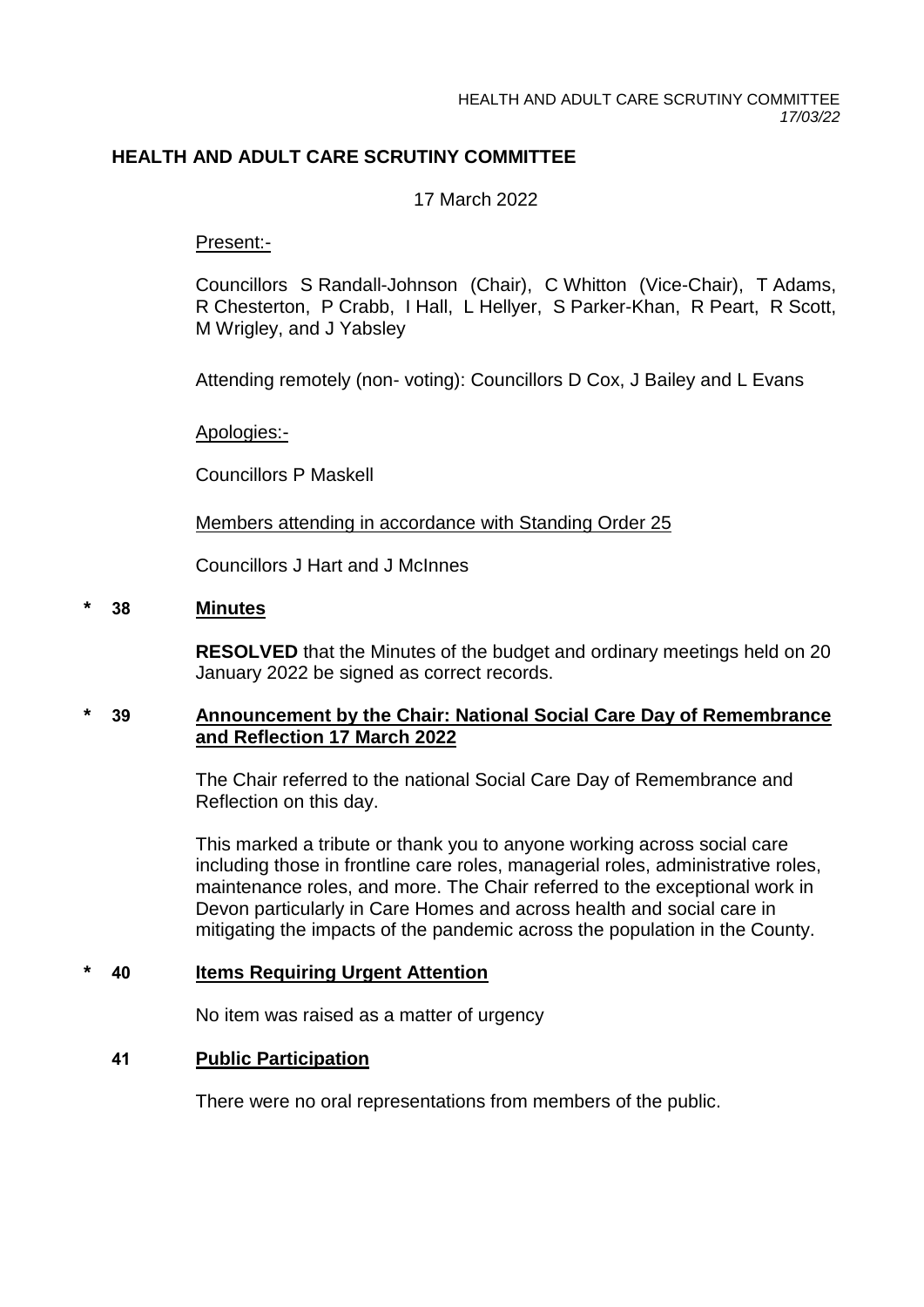HEALTH AND ADULT CARE SCRUTINY COMMITTEE 17/03/22

### **\* 42 Race Equality Audit: Update**

(Councillor J Hart attended in accordance with Standing Order 25 and spoke to this item and referred to the Council's commitment with additional resources to strengthen the process)

The Committee considered the Report of the Chief Executive (CX/22/01) on the role of Scrutiny in implementing the recommendations of the January 2022 Race Equality Audit report.

The Audit's objectives were to provide an honest assessment of how it felt for Black and Asian colleagues to work for Devon County Council, to challenge assumptions and advise on actions to ensure the County Council became a place where Black, Asian and other ethnically diverse staff felt safe, included and welcomed. The full report was available, together with an accompanying summary infographic, at [https://www.devon.gov.uk/equality/performance-and](https://www.devon.gov.uk/equality/performance-and-monitoring/raceaudit21)[monitoring/raceaudit21.](https://www.devon.gov.uk/equality/performance-and-monitoring/raceaudit21)

The Report's recommendations were set out under six themes:

- Denial of Racism.
- 'Small Numbers' Rhetoric.
- "No Data" Excuse.
- White Fragility in Leadership.
- Lack of Sufficient and Consistent Leadership for Diversity and Inclusion.
- Unwelcoming culture for Black and Asian People.

Members' discussion points with the Chief Executive and Corporate Equality Officer included:

- the national context and recent publication by Government of the Inclusive Britain strategy which set out actions to tackle racial disparities, boost opportunity and promote fairness;
- areas of disparities across health and social care highlighted and exacerbated as a result of the pandemic;
- the real life experience of the front line and other staff within the organisation,
- the commitment of additional resources to address the issues highlighted in the Audit and the role of management, members and staff across the organisation:
- mandatory training proposals for members and staff, to include member masterclasses;
- work with health across the health and care system in Devon through the Integrated Care System; and
- the importance of qualitative as well as quantitative data and information with regular review.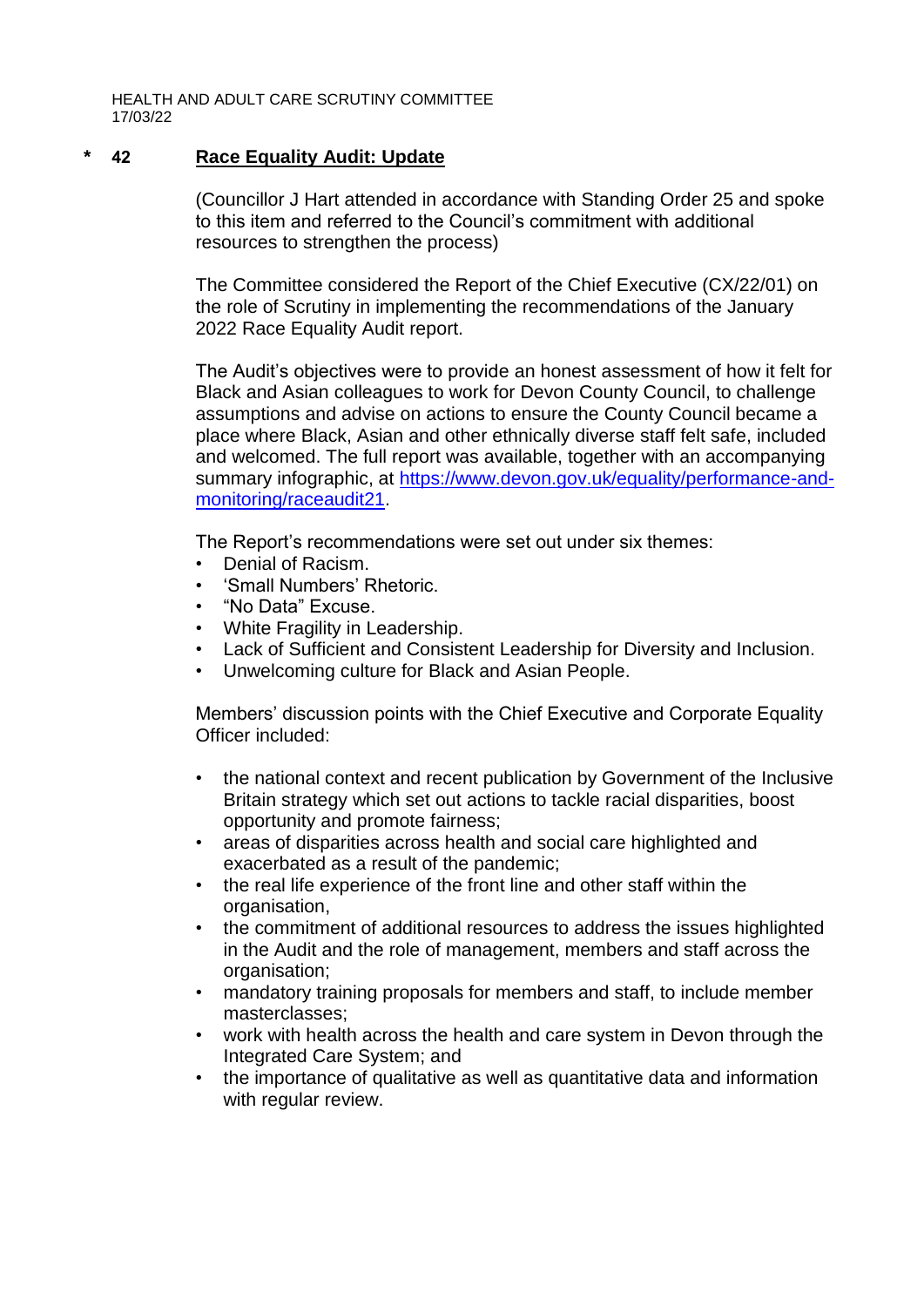Members noted the role of Scrutiny in holding those responsible across the Council to account in implementing the recommendations in the Race Equality Audit report.

### **\* 43 Long Term Plan - Planned Care and Elective Recovery**

(Councillor I Hall declared a personal interest by virtue as a Member of the Royal Devon and Exeter Hospital Trust Governing Body).

The Committee considered the Report from NHS Devon Clinical Commissioning Group on the current status of planned care waiting lists in Devon, highlighted actions already underway and the longer term plans of how healthcare providers would work together to continue to bring down waiting lists into the future, in light of the Government announcement in February. This followed the publication of the Department of Health's published NHS Elective Recovery Plan which described how the NHS would tackle the backlog of care built up during the Covid 19 Pandemic.

The Report covered data on patient waiting lists, the challenges, aims for delivering elective recovery and solutions, support for patients on waiting lists; and funding.

Members' observations and discussion points with the Deputy Accountable Officer and the GP Clinical Lead (Planned Care), NHS Devon Clinical Commissioning Group included:

- operational pressures as a result of the increasing number of patients with COVID-19 in the wards, noting that the majority of these would have been admitted for other reasons and the protection of beds for elective care in the RD&E for example;
- the longer term solutions and actions to address the backlog in planned elective care and it was anticipated that significant pressures could continue for a further 3 years;
- the current schemes in place to address the backlogs including the Nightingale Hospital in Exeter, improved diagnostic capacity, digital access and Modular Theatres to cover more remote areas in the northern part of the County for example;
- the current engagement exercise and formal consultation in due course (expected for early winter 2022) with input from this Scrutiny Committee;
- hospital consultants' contracts which were agreed nationally and not by individual CCGs; and
- impact on and consideration of work force welfare as a result of the backlog (with 7 days/week services).

The Chair thanked the NHS Officers for their report and input and referred to the desire and commitment of the Committee to contribute and shape emerging plans to address the waiting lists across Devon.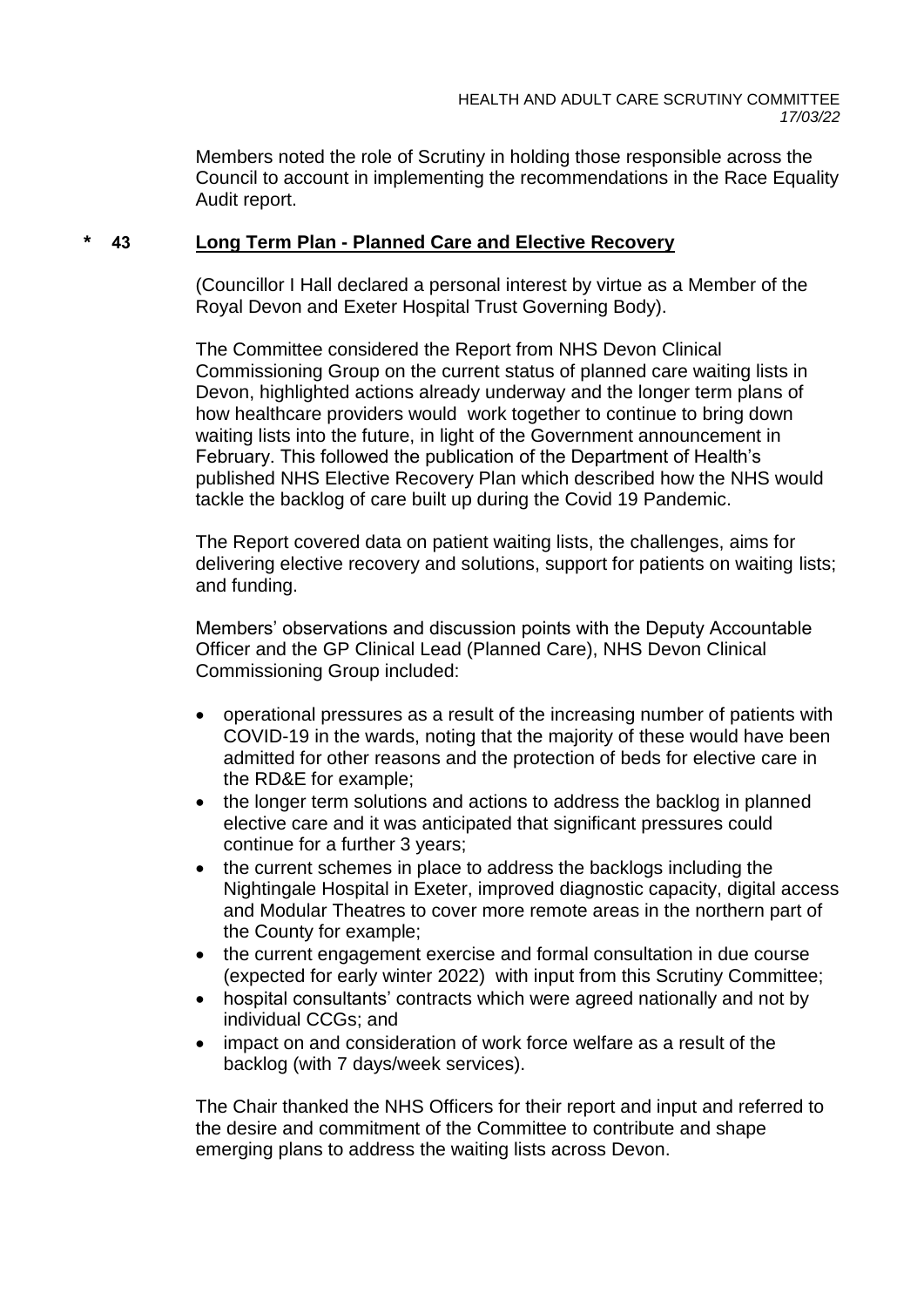HEALTH AND ADULT CARE SCRUTINY COMMITTEE 17/03/22

### **\* 44 Development of the new Integrated Care System**

(Councillor J McInnes attended in accordance with SO 25 and spoke to this item in support of the principles of partnership approach through the ICS).

The Committee considered a joint report from NHS Devon Clinical Commissioning Group and Devon County Council Adult Care and Health on the progress of the development of the Integrated Care System for Devon and Scrutiny involvement. The Report also highlighted work happening at placelevel to create Local Care Partnerships within the system.

Members' observations and discussion points with the Deputy Accountable Officer NHS Devon CCG and the Locality Director North and East Devon (Adult Care and Health) included:

- an additional core purpose of the ICS was helping the NHS support broader social and economic development;
- the Governance arrangements outlined in the Health and Care integration White Paper, including the Integrated Care Boards aligned with the Integrated Care Partnership committees, and five Local Care partnerships across the County and additionally the Mental Health Care Partnership;
- the key role of the Local Care Partnerships to promote subsidiarity, the model for which was already established in Devon through the Integrated health and care teams;
- the LCPs would be consistent with shared outcomes but with local tailoring; and
- the important role Scrutiny in the Governance arrangements and involvement of local authorities within the Integrated Care System.

The Committee would continue to engage with local health and care organisations, teams and partnerships to support the development of local care partnerships.

# **\* 45 Health and Care General Update**

(Councillor McInnes attended in accordance with SO25 and spoke to this item in regard to the North devon Link Service and implementation of the plans which had been approved by Cabinet)

The Committee considered the Joint report from Devon County Council and NHS Devon Clinical Commissioning Group (ACH/22/146) on updates on the latest news from the Devon Health and Care system.

Discussion points by Members with the Locality Director – North and East; and Head of Adult Care Operations and Health included: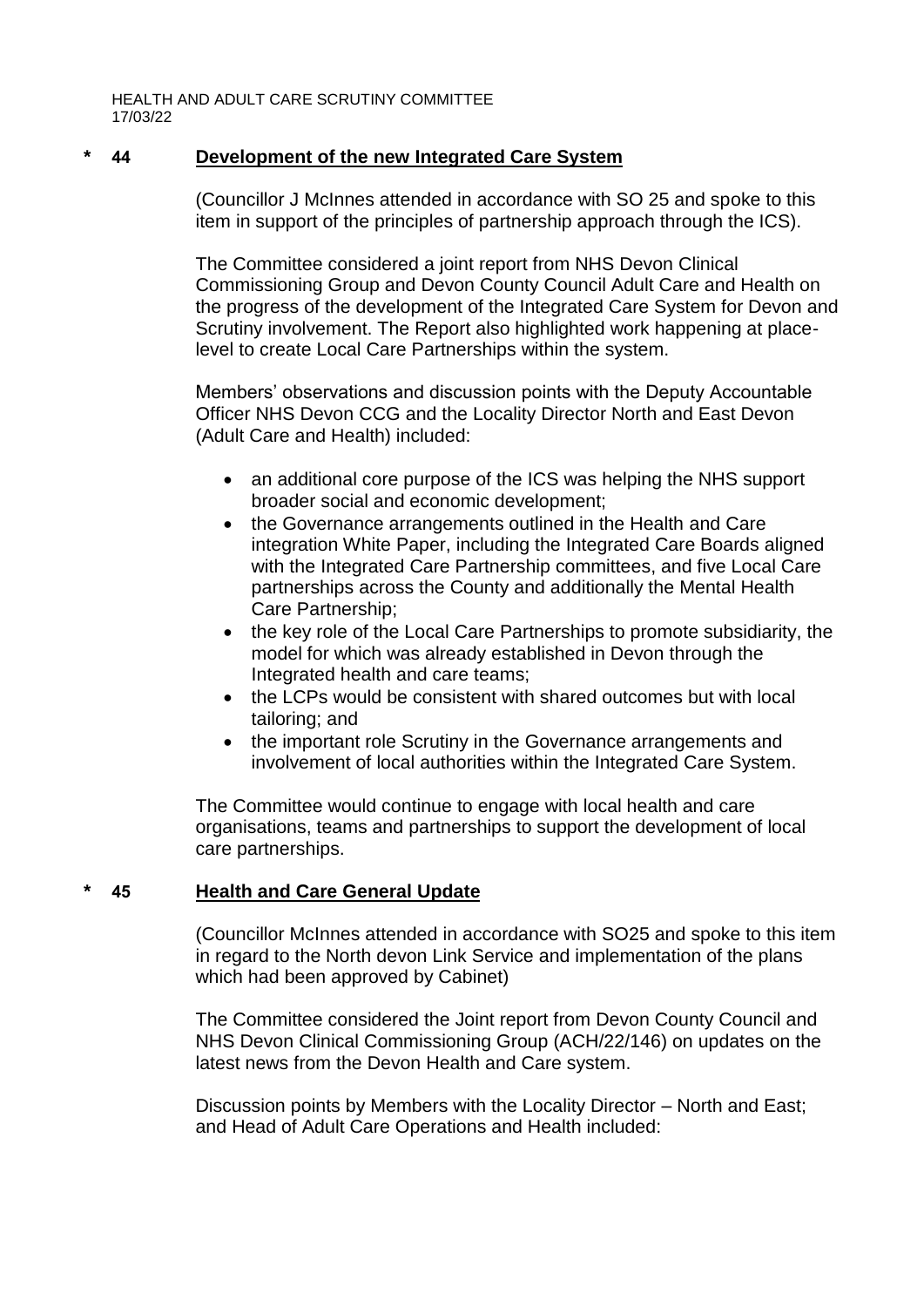- The Appreciative Inquiry report, the COVID-19 care homes outbreak, and the update on the North Devon Link Services;
- the service would consult with local members on the implementation of the Link Service in northern Devon and in accordance with the plans approved by the Cabinet;
- grants for patients to support hospital charges (and which further information was requested in regard to actual numbers) which had been variably deployed by the Trusts; and
- the impact of the covid outbreaks in care homes and the service was awaiting further government guidelines for homes before the end of the month.

The Chair thanked Officers for the report and requested that an update on the 111 Service be included for the next meeting.

# **\* 46 Annual Report 2021 for Adult Social Care**

The Committee considered the Report of the Chief Officer for Adult Social Care in Devon for 2021. This covered introductions by the Chief Officer and Cabinet Member and Chair of the Committee, adult social care reform and the role of the Annual report, the impact of the Pandemic in adult social care in Devon, the workforce, activity, cost and spend, performance and outcomes, safeguarding and quality and a summary and key points.

Discussion points with the Locality Director – North and East; and Head of Adult Care Operations and Health included:

- the annual report provided a good summary of activity and was a good reference document for all members;
- commendation of the work of Jennie Stephens (outgoinf Chief Officer for Adult Care and Health) and contribution to the Service over many years;
- the new duty for the Care Quality Commission to independently review and assess local authority performance in delivering adult social care;
- the importance of the care workforce and recruitment, retention and development of staff across the sector as a top priority through the 'Love Care Programme' and 'Proud to Care' initiative;
- the increase in recorded safeguarding activity as a result of the action to address the low rate of reported concerns and the changing nature of concerns relating to self-neglect;
- reasons for the relatively high rates of turnover within the care sector relating to pay, career development and esteem, age profile and competition generally across all sectors;
- work by the service to support individual providers where appropriate, particularly in the current environment of increasing unit costs and difficult market pressures; and
- generally the care Providers' good standards and monitoring by the Service through the quality assurance and contract arrangements.